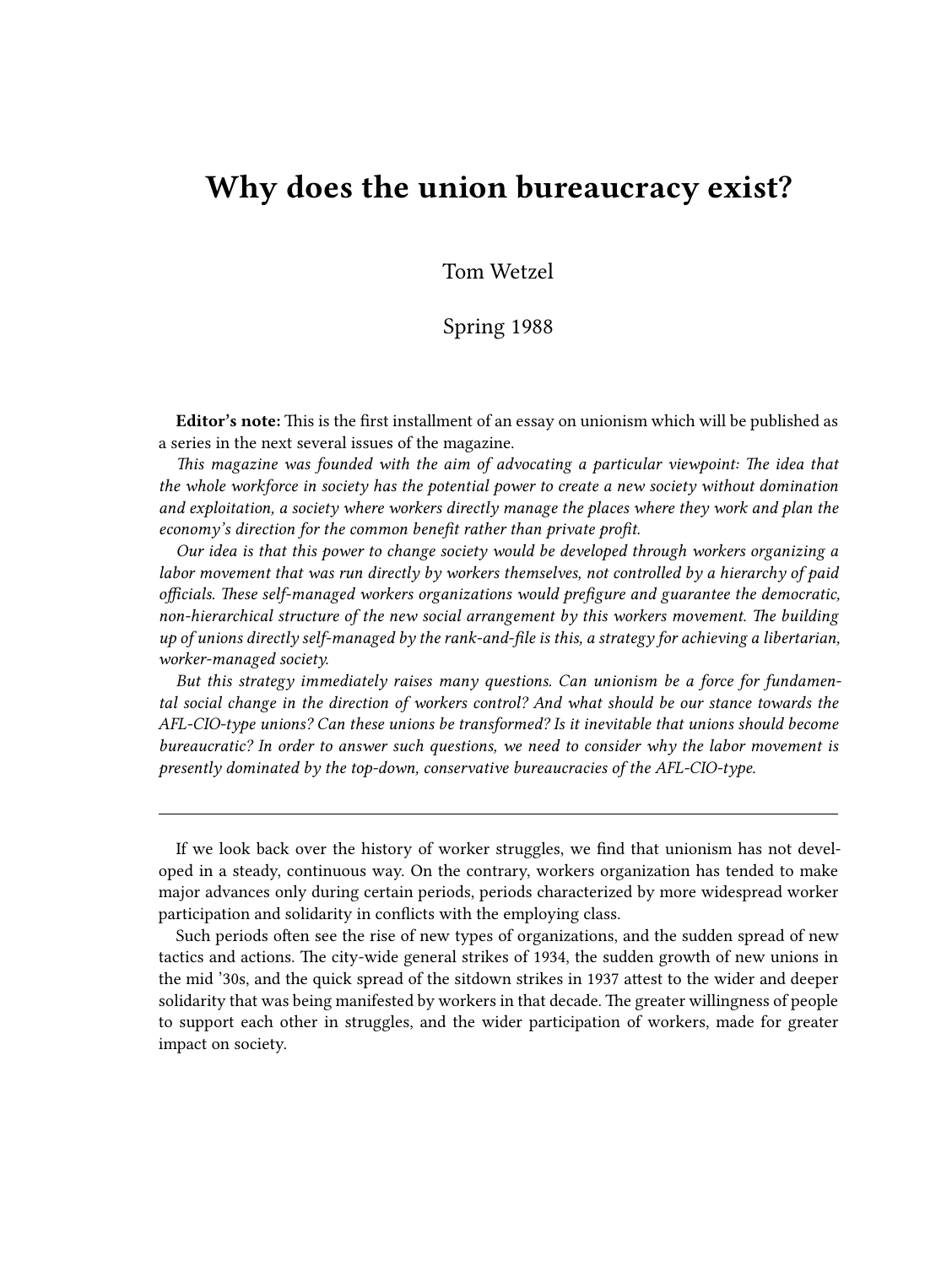A united workforce has potential power only because nothing can be produced and distributed without our labor. But people are not going to count on this power in considering their options in society as long as it remains dormant. Ideas about changing society are more likely to make sense to people in a period when workers are building a movement that actually displays this power. As the working class becomes more united through collective struggle, this changes the sense of power people have.

It is only during a period when the working class begins to develop this sort of united movement that talk of social change in the direction of workers management of the economy can make sense. For, it is only the working class *as a whole* that *could* replace capitalism with a society where workers are no longer exploited by bosses. Any group smaller than the whole working class is merely one special interest group and only has the power to fight for adjustments in its position within the system, not a complete change of system.

During such a period of heightened struggle, workers begin to act in ways that are revolutionary. The famous sit-down strike at General Motors' huge complex in Flint,Michiganin 1937 is an example. Even though many probably most of the participants in that sit-down did not consciously desire a revolution against capitalism yet the sit-down strike was, in itself, a revolutionary act. To seize possession of a General Motors factory, at a time when even the right to picket was not securely recognized in law in this country, was a revolutionary challenge to capital. And that's how the companies saw it at the time. Even though the workers didn't take over the factory to reorganize production for the common social benefit, it was a blow against employer's property rights

The sit-down strikes also tended to be organized directly by the workers themselves, not allowing outside control, not even by the United Auto Workers union hierarchy. Frank Marquart a participant in the early union struggles in the auto industry describes the way workers organized during the Detroit Dodge sitdown in April of '37:

Invariably when workers take over a plant or city (during a general strike) they set up committees. This was the first thing the sit-downers did in the Dodge plant. A plant protection committee was delegated to see that no damage was done to company property. A member of that committee told me, y protecting the machines, we were protecting our jobs…Clean-up squads and scrub gangs have the plant a new look. As one striker put it: He had to clean the windows so we could see outside; they were so thick with grime that workers could not tell whether they were working the day or night shift. Food was brought to the plant by a caterer and a food committee supervised the mealtime arrangements. An investigating committee lost no time checking company records for espionage data…Other committees handled recreation, education, entertainment, and publicity. The Dodge sit-down strike, like other sit-down strikes in those days, became a model of workers' control not control of production, but control of the plant. (An Auto Workers' Journal, p. 78)

In taking over control of the plant, controlling the sitdown directly, and creating their own organization, the workers' action points to the possibility of workers self-management of the economy. Some participants in the sit-downs recognized this possibility:

When we took over the plants we set up a government, a government of committees; all our activities were planned by committees. If we had to, we could have operated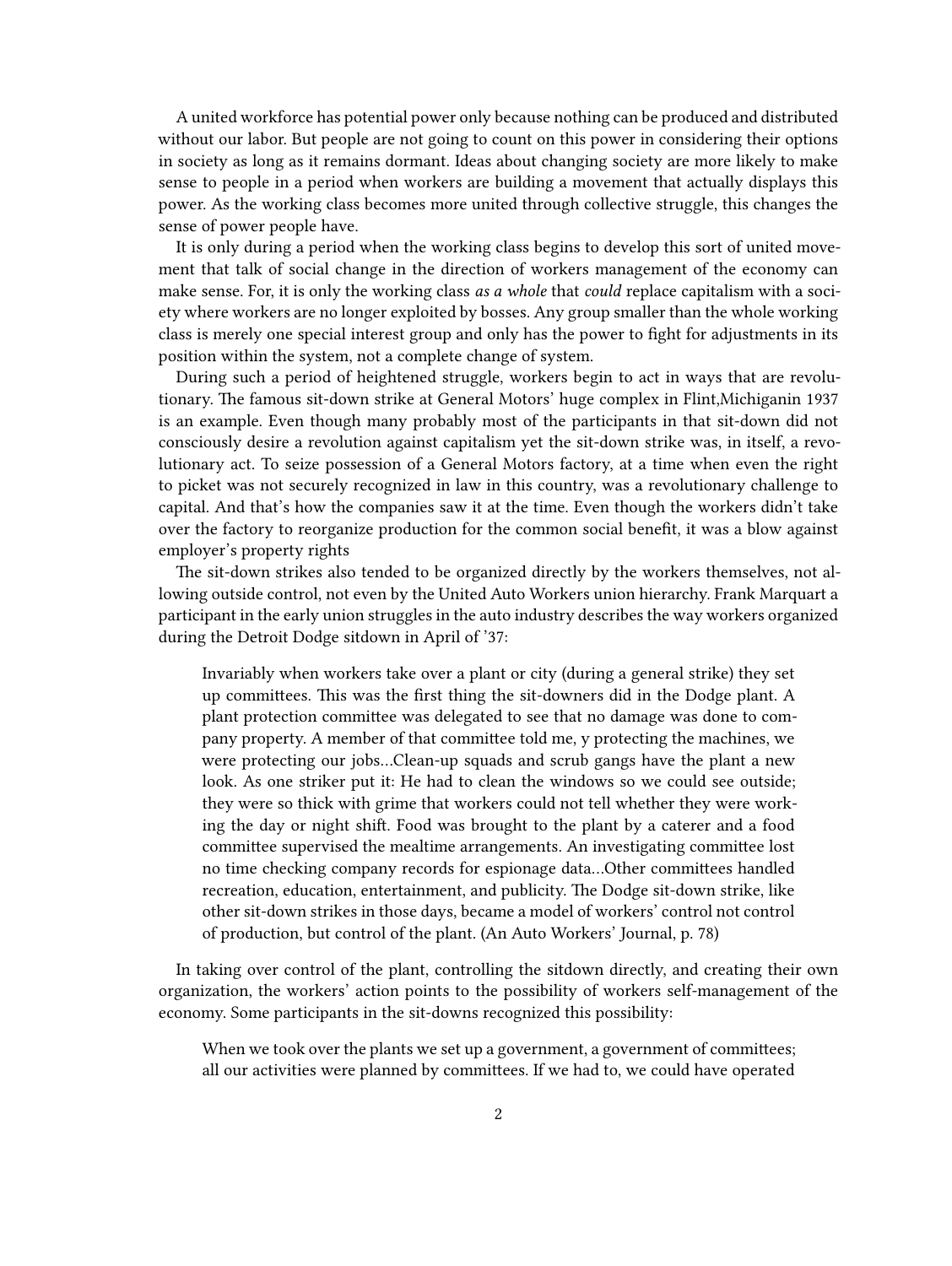the plant by committees and made a better job of it than management does. Who gets out production when the plants operate? Who machines the parts and assembles the cars and works on the lines? The workers do all that. And if they can do it to make stockholders rich why can't they do it for themselves I mean why can't the working people run the factories and the mines and the farms and the offices for the benefit of all the people?<sup>1</sup>

But in saying that American workers were acting in revolutionary ways in the '30s, I am not saying that the workforce was about to overthrow capitalism or prepared for a complete change of system.

A workers revolution is an historical period of longer or shorter duration during which working people develop their power through collective action and solidarity and develop their cohesion, self-confidence and self-conscious aspirations towards replacing the bosses and creating their own system of workers management of the economy.

When people hear the word revolution often they think of guns and violent conflicts, and the downfall of governments. But that is not what I mean by workers revolution, which is a more deep-seated process leading towards basic change in how society is organized. There may be violent conflicts during a workers revolution, if the bosses' system employs violent means to save its crumbling order. But that violence would indicate that a change has already been taking place in the action and consciousness of the working class. And it is this change in the working class — its increasing rejection of the bosses' system in practice — that is the real revolution.

A revolution in this sense does not develop all of a sudden. Long before the working class is ready for a head-on challenge to boss power, the tendency towards workers' control of their own lives and work, towards solidarity with each other in opposition to their exploitation by the employing class, begins to be expressed in acts that we can say are revolutionary We hope that these revolutionary tendencies can be developed into a movement, a revolutionary unionism that facilitates greater cohesion and self-confidence, the extension of the movement, and the clearer awareness of the possibilities of social change that are contained in worker solidarity. But it is not inevitable that these embryonic tendencies will develop fully and place social transformation on the immediate agenda.

The embryonic revolutionary tendencies in a period of more widespread struggle are bound to co-exist with tendencies that accept capitalism, tendencies to accommodate to boss power. This contradiction has its foundation in the life of workers under capitalism. On the one hand, there exists a fundamental conflict of interests between workers and those who profit off our labor, between those who have power in the economy and those who are subject to its dictates on a daily basis. This conflict of interests leads to workers resistance, to strikes, worker organization.

Yet, as long as capitalism is intact, we also must sell the employers on our capabilities; we must cooperate with the bosses to live. The extent to which most workers will be inclined to accommodate to the employers depends on workers' sense of the relative power that they and the bosses possess in the immediate situation.

There are thus two contradictory forces that shape worker consciousness: on the one hand, the desire for control over our own lives and the need for solidarity with fellow workers, and, on the other hand, the need to cooperate with the bosses' institutions in order to prosper within this society.

<sup>&</sup>lt;sup>1</sup> Footnote: A participant in the Flint sit-down, quoted by Marquart in An Auto Worker's Journal, p. 143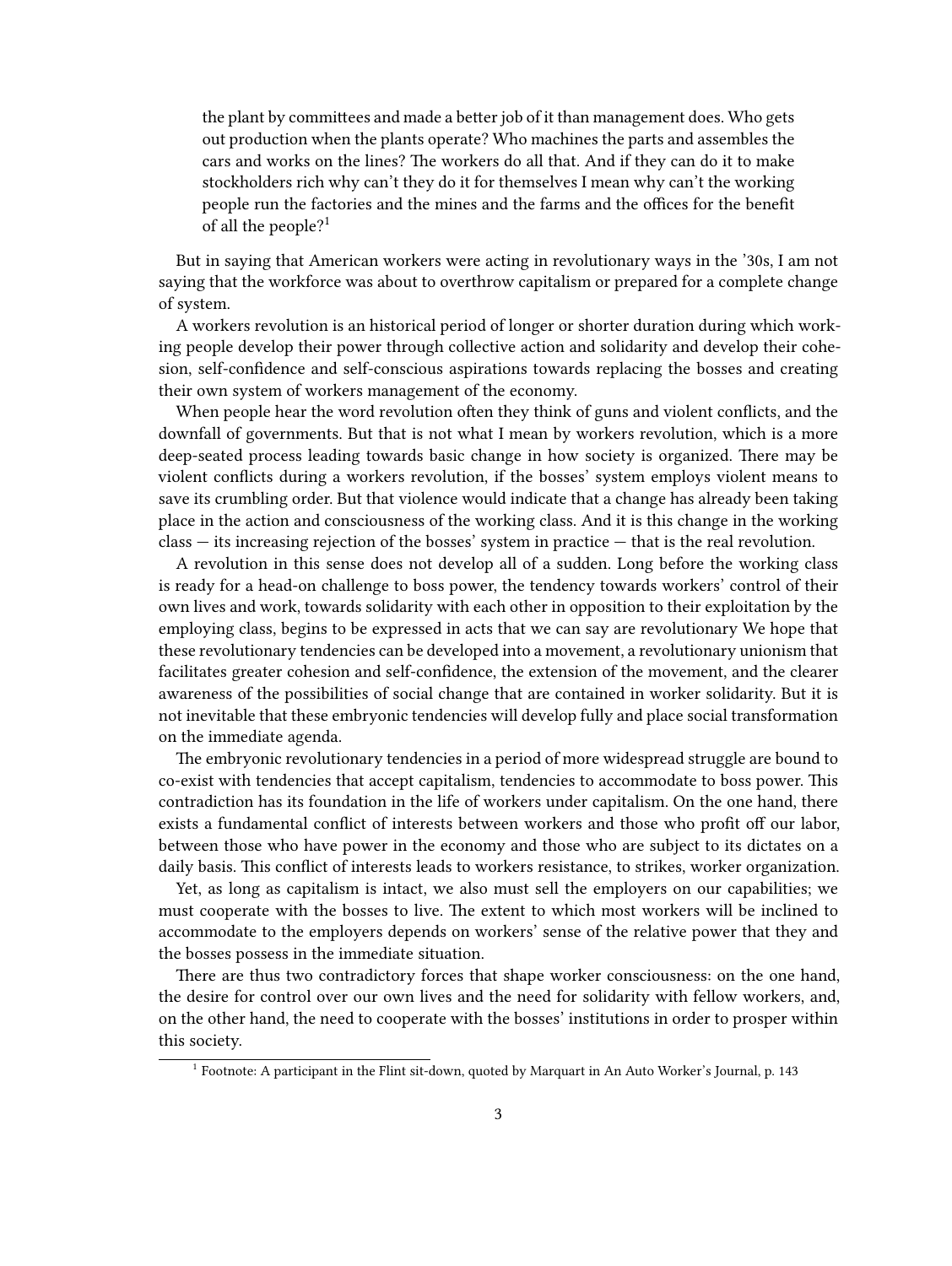In working class consciousness these two forces are reflected in two contradictory conceptions of the world and of workers' place in it: One that affirms the right of the employers to manage and make profits, and one that puts workers' interests first and assert workers' control.

The various institutions that affect popular consciousness, such as the press and television, schools and colleges, tend to reflect the needs and interests of the business class. Newspapers and book publishers, TV stations, and so on are also businesses and this shapes the environment for ideas in those institutions. Even if no overt censorship takes place, the people who work in, and manage, newspapers, schools, training programs and so on want to prosper. And in the normal working of the system their opportunities depend upon accommodation to the interests of the employing class. Thus, the ideas that become dominant at a given time are normally those that have the best "fit" with the concerns and interests of the business class.

The power of the bosses' institutions, and the need for workers to accommodate to these institutions in normal times, means that in such times many workers tend not to challenge the dominant ideas of capitalist society: the companies' need for profit, the right of management to run the plants, patriotic support for the bosses' government, the advantages of "free" enterprise and so on.

Many of the participants in the sit-down strikes might have accepted these elements of the system in the abstract, if they had been queried in the privacy of their home by a journalist from the *Detroit Free Press* even though their action in seizing the plant contradicts the values of the system. A revolutionary conception is implicit in the workers' action, even if it has not yet been clearly worked out in their thinking. Antonio Gramsci characterized this sort of contradiction in these terms:

This conflict between thought and action, that is, the co-existence of two conceptions of the world, one affirmed in words and the other explaining itself in effective actions, is not always due to bad faith. Bad faith…is not a satisfactory explanation when the contrast shows itself in the life of large masses: then it cannot be other than the expression of more profound contradictions of an historical and social order. It means that a social group, which has its own conceptions of the world, even though embryonic (which shows itself in actions, and so only spasmodically, occasionally, that is, when such a group moves as an organic unity) has, as a result of intellectual subordination and submission, borrowed a conception which is not its own from another group, and this it affirms in words. And this borrowed conception it also believes it is following, because it does follow it in normal times, when its conduct is not independent and autonomous but precisely subordinate and submissive. (The Modern Prince, p.61)

The heightened cohesion and broader solidarity of a period of upsurge gives working people the power to ake changes. But in many cases these high points of past struggle did not lead to a revolutionary climax, to workers actually challenging the employers for control of the society.

Workers may have felt that they did not have the power to pursue more far-reaching changes. If so, a more protracted struggle against the system will seem too risky and lose support among the workforce. As the employers respond to increased worker power with concessions, many workers become more willing to accept a compromise, to sign a contractual agreement. As gains are made higher wages, more respect from supervisors, and so on some workers may feel that they have achieved much of what they wanted and feel less motivated to pursue further struggle.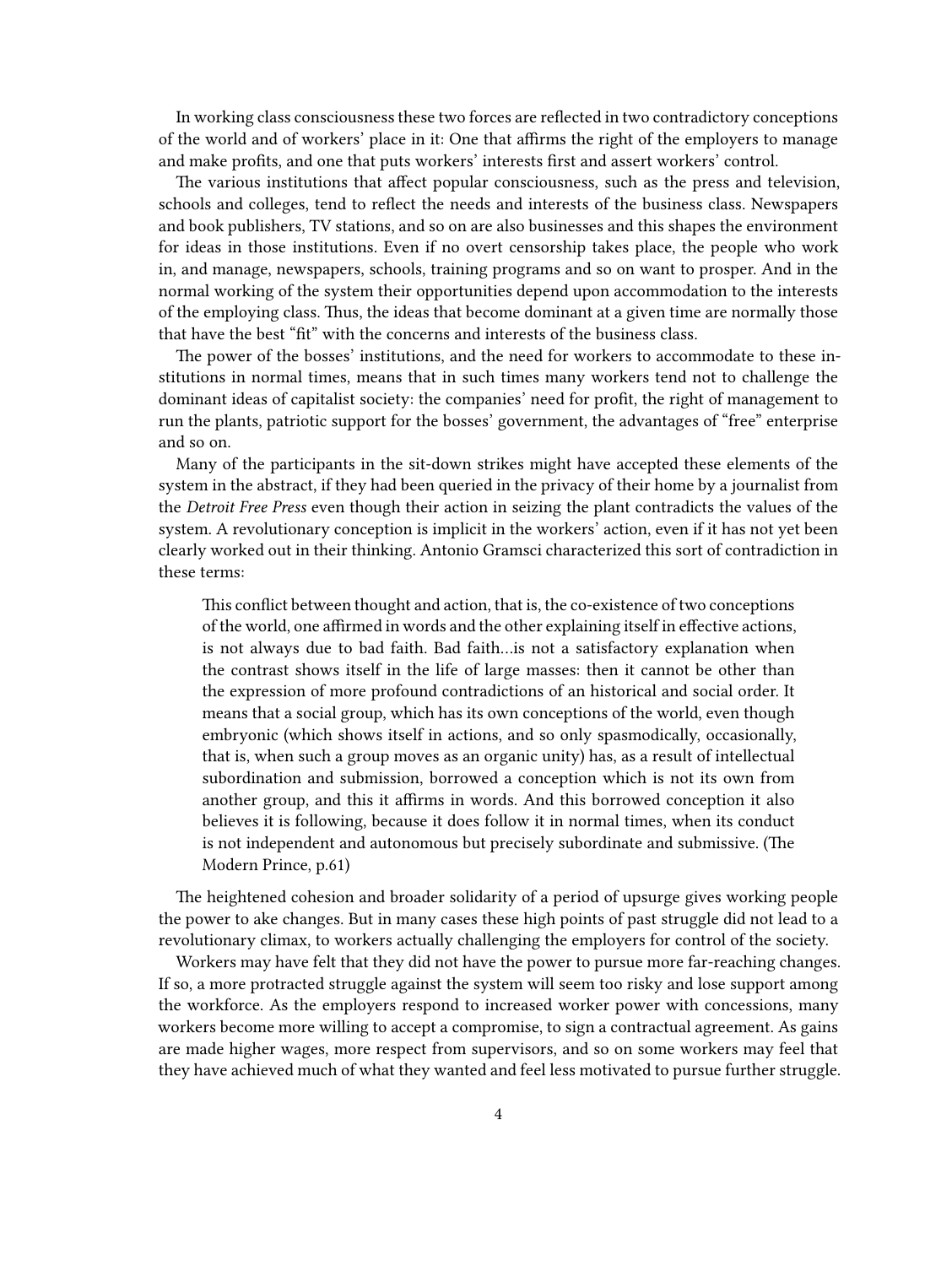In addition to periods of upheaval, when the big surges in unionism have occurred, there have also been long periods when relative calm has returned to relations between the workforce and the employing class, such as the long period of growth, and increases in relative prosperity, during the '50s and '60s. Bureaucracy tends to dominate the labor movement during these normal periods. The lowered level of rank-and-file participation and solidarity shifts the balance of power to the advantage of the employers. The employers thus have more power to exact concessions from labor organizations.The pressures of maintaining and administering an ongoing contractual relationship with the employers in such an environment tends to encourage the development of top-down hierarchy in unions.

In making contractual compromises, the employers respond to the power that workers developed during high points of struggle. But the employers' concessions higher wages, restrictions on management actions, etc. – are not without cost to the companies. Thus, capital will tend to agree to a compromise only if it can get concessions in return.

Moreover, the employers will be reluctant to enter into this contractual bargain if they are not confident that the union will carry out its side of the deal. The bosses will prefer to deal with an organization run by responsible officials who will compel membership to adhere to the contract.

The employers want labor peace in exchange for contractual compromises, and this has typically meant the requirement that the union avoid direct disruption of work in response to daily discontents and grievances. The result was no-strike clauses and various forms of mediation, grievance boards and such, which remove the grievance from the shop floor and place it in the hands of officials. It thus becomes less likely that a grievance will become a mass event to be dealt with directly and collectively by a group of people who work together. In the post-World War IIUSAa sharp distinction was thus developed between contract administration i.e. processing grievances and negotiation of new contracts, and the disruption of work was increasingly restricted to contract struggles, which occur at predictable times.

The daily conditions of work in a situation of being subject to management power and exploitation naturally leads to discontent and grievances which might provoke direct protest by the workers. If an organization were merely an association of workers on the job, and was not subject to external control, such an organization would tend to respond directly to the immediate concerns and moods of the workers. But an organization that is apt to unleash actions that disrupt production at any time is not a good candidate for a stable bargaining relationship with management and is likely to encounter intransigent opposition from the employers.

This does not mean that organizations run directly by the workers themselves could not be maintained. Bureaucratic control is not inevitable. But during normal times the low level of rankand-file participation, and the pressures of maintaining contractual relationships, tends to facilitate a larger role for officials.

When the mass of union members have little or no interest in participating in the process of discussion and decision-making, except perhaps during an occasional major strike or contract negotiation, rank-and-file control of those who hold responsible positions, and of the evolution of the union, becomes more difficult.

Organizations run directly by the workers themselves, however, are more likely to emerge and grow during periods of heightened struggle and broader solidarity. During such a period employers may have no choice but to accept such organizations even though they would prefer a top-down union with responsible officials who will work to direct worker discontent into elec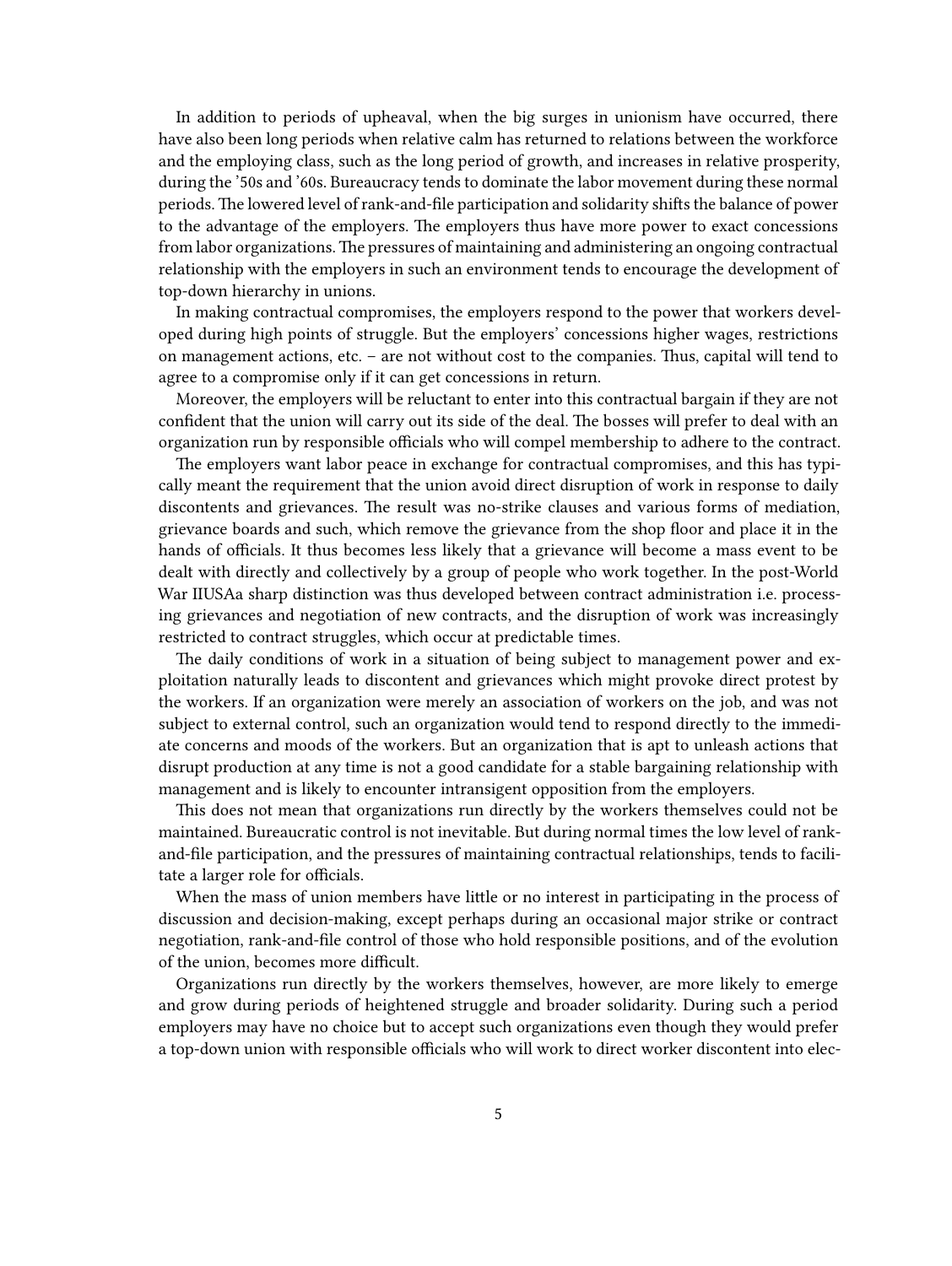tions to decide who runs the bosses' governmental machinery, bureaucratic grievance procedures and other channels that are less disruptive than direct action.

The greater power that working people have during periods of mass upsurge also tends to make ideas of radical change seem more relevant. Insofar as workers develop a more radical conception of the goals and methods of unionism, this will tend to sustain mass participation. If the struggle is linked with goals of far-reaching changes in one's life, this provides more of a motive for getting involved.

On the other hand, during "normal" times, when workers are more likely to expect only minor adjustments in the worker/employer relationship – a few cents an hour more, some restrictions on what supervisors can do, etc. – they will often conclude that they would rather devote their time and energy to things other than meetings and controversies that have such a small impact on their lives.

During "normal" times the lower level of worker participation and restricted scope of struggles places sharp limits on the leverage workers have in conflicts with the employing class. The pressures of maintaining a contractual compromise with the employers in such a period tends to encourage the development of hierarchy in labor organizations. That's because the requirement of maintaining labor peace can be carried out most effectively when there are officials in a labor organization who are insulated from rank-and-file pressure.

If officials had to work under the same conditions as rank-and-file members of the union, if they could be removed at any time by members of the organization, if discontents and grievances were dealt with collectively and directly by people on the job, if negotiations with employers were controlled at all stages by meetings of the ranks, this would leave little room for effective action by officials to concoct or enforce unpopular deals.

To be able to make the sorts of agreements that the employers are prepared to grant, there will be a tendency for officials to work at increasing their own control and restricting rank-and-file control in the union.

#### **Separation from the rank-and-file**

In this country this had led to the development of full-time paid positions, longer terms of office, top offices that are not elected directly by the rank-and-file, removing grievance settlement from the shopfloor, clauses in constitutions that permit full-time officials to impose dictatorships (called "trusteeships") over rebellious local groups, requiring sanction of officials for solidarity actions, and even taking away the right to vote on contracts in some cases (for example, in the United Steelworker union).

The officials will tend to emphasize the importance of their own "special skills" as negotiators and representatives. The bureaucratic mentality develops out of the "special activities" of the officials, in their unique interests, which are not the same as those of the rank-and-file. This becomes particularly pronounced when officials no longer work in the shop but take on fulltime, paid positions.

Full-time officials no longer share the conditions of work of the membership. Conditions may exist that threaten the lives or health of people on the job, but such conditions will not have such immediate relevance to paid officers. It should not be surprising, then, that entrenched union officers do not view proposed agreements with management in the same way as rank-and-filers.

The management actions that might prompt workers to direct protest do not directly affect the full-time officials. To defend their conditions, to exercise some control in the work situation, workers seek out the support and collective action of their fellow workers. But the personal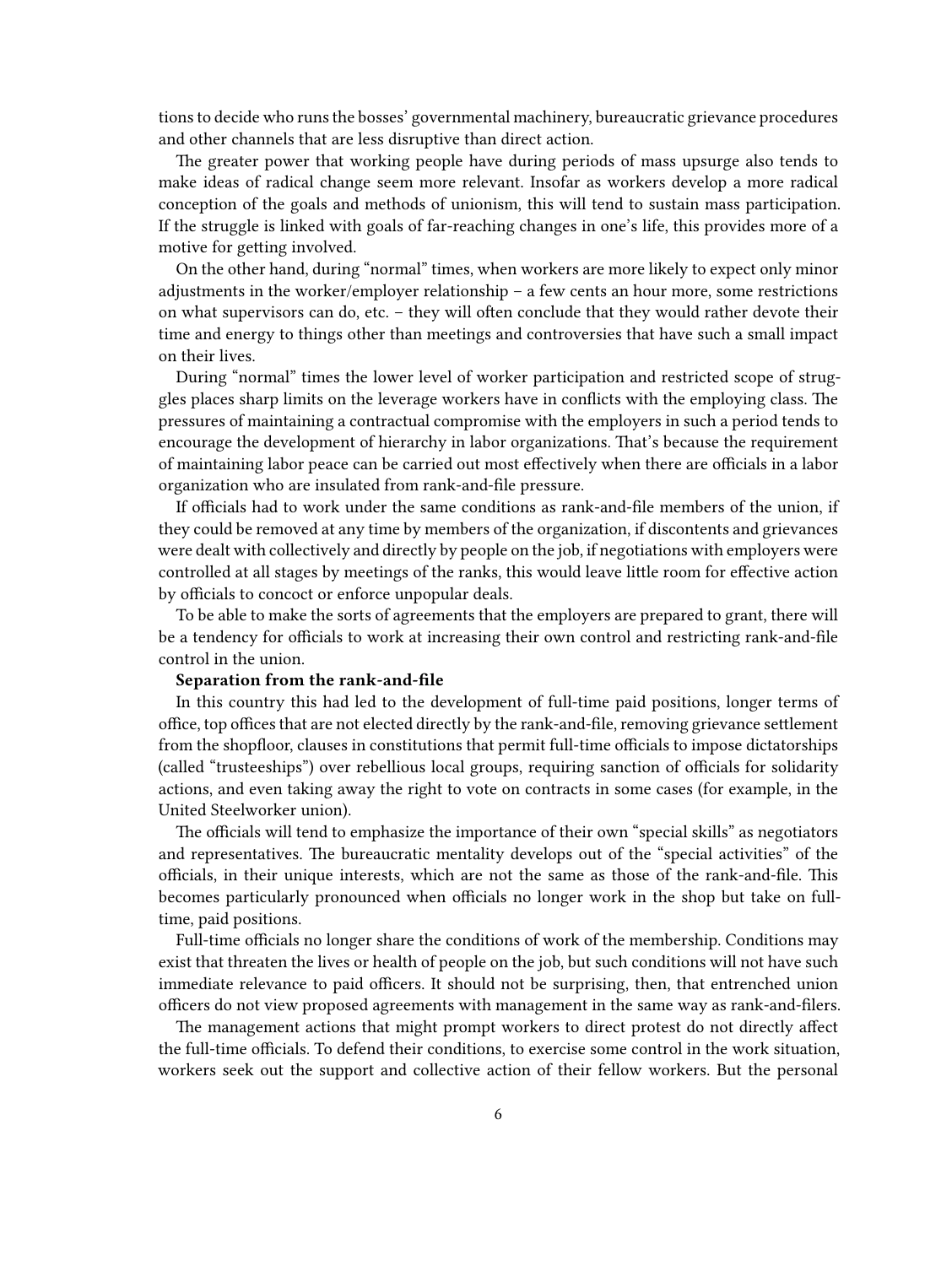situation of the paid officials doesn't hinge so directly on mobilizing direct solidarity of fellow workers to counter management power.

The emphasis upon the special activities of the officials, their "leadership" and negotiating "skills", and the concern for their prestige and career in the union, can develop also among unpaid officials, not just full timers. To foster the dependence of the workforce on their leadership, officials may tend to tightly control information, and reduce the opportunities for rank-and-file members gaining experience in negotiating and other areas.

In the AFL-CIO type unions the "internationals" hold many trump cards in dealing with unpaid officers of local unions, such as control over strike funds, control of grievances taken to higher levels , support (or at least neutrality) and re-election, and (as a last resort) the threat of a trusteeship. The "international" unions also provide the prospects of eventual promotion to full-time staff position  $-$  for those who show loyalty to the hierarchy.

Frank Marquart provides an example of this corrupting influence at work in the United Auto Workers union:

A man I will call X… won the respect of the workers in his shop district … [and] served successively as line steward, chief steward, and committeeman. In the early days he was firmly convinced that a conflict of interest existed between the local and international union and he always stood four-square on the side of the local union. In the presence of fellow workers he often did announce the internationals officers and representatives for their wishy-washy attitude when negotiating speedup grievances which the local plant committee could not settle because management remained adamant … He eventually was elected a delegate to the international UAW…convention, where he mingled with the international representatives who once worked in the shop like himself but now followed an altogether different lifestyle. He knew that those representatives earned at least 2 ½ times as much money as he did, they did not have to submit to factory discipline, breath in factory pollution, eat indigestible food from factory lunch wagons, and they always wore white-collar clothes instead of work clothes. He felt that he too was qualified to perform the duties of an international representative…

So X decided to "play his cards right"… When attending union meetings, X overlook no opportunity to speak in support of the policies of the hierarchy. And he bitterly attacked anyone from the opposition…. He knew that the more he proved his loyalty to the machine, the better his chances of getting on the international payroll. He remembered how convention delegates from his local union were rewarded for betraying their local's instructions. At a pre-convention local meeting, the membership voted to instruct their delegates to vote against…a dues increase. But when the delegates went to the convention the regional director met with a number of them and persuaded them to ignore their local's instructions and vote in favor of the dues increase. One of those delegates was a committeeman, highly regarded by his constituents, but when they heard how he violated the locals instructions they immediately called a meeting and voted to recall him. Soon after this happened he was appointed to the UAW international staff as a representative.

X knew that if you wanted to "get ahead", he must never voice opposition to any UAW policy, no matter how much he personally disagreed with it… For such loyalty…, X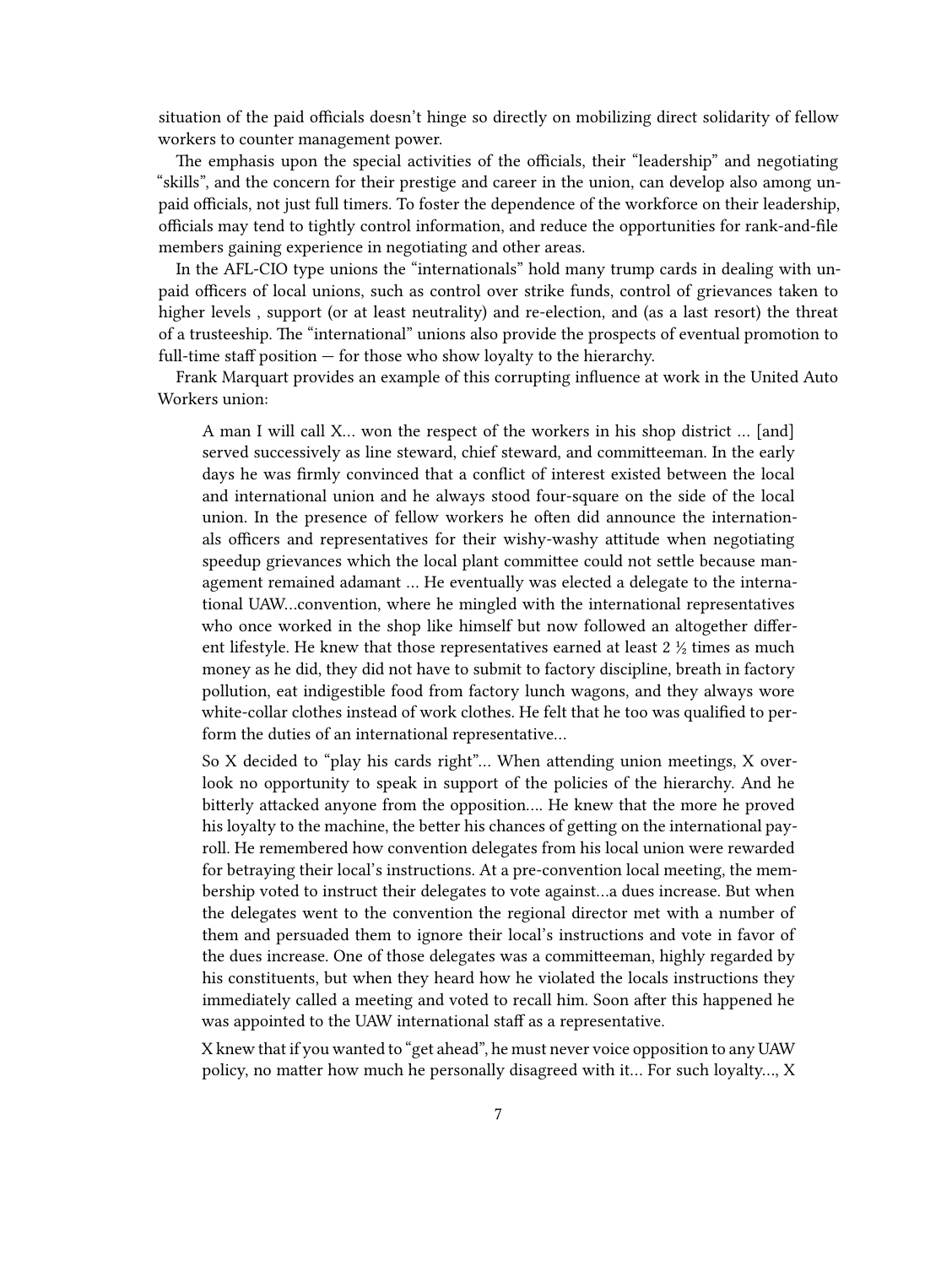was awarded a job on the international union staff. (An Auto Worker's Journal, pp. 107–108)

No matter what their particular ideology is, the officials who run the hierarchical unions will generally work to contain struggles within the framework of their on-going contractual relationship with the employers, and will work to avoid the outbreak of direct struggle. There are two reasons for this:

To avoid risks to the organization they are responsible for, the organization that provides the basis for their career and prestige.

To maintain their control or the labor movement. Direct action by workers lessens the role of the officials; if workers were to conduct struggles directly themselves, what need would there be for the officials?

For the same reasons, the officials will be antagonistic to independent organization and initiatives taken directly by the workers themselves. For, if workers are themselves organized on the job, this direct solidarity will better enable them to oppose management and initiate direct action, such as slowdowns or wildcat strikes. Such independent actions undermine the officials control over the labor movement and may lead to management reprisals that could be costly to the union organization.

To the extent that they can get away with it, officials will tend to protect the union by pursuing a policy designed to achieve acceptance in the eyes of the employers. This requires endless concessions to management. The officials will justify their actions in their own minds by confusing the interest of the organization with the interests of the workers.

In making concessions to management, and working to avoid worker direct action and militant confrontations with the bosses, the officials aim to avoid management reprisals. In protecting the existence of the organization, their rationalization is that this is also protecting the interests of the membership. Though a union organization is only a value to workers insofar as it could serve as a vehicle for their collective interests, the tendency of officials is to regard the organization as an end in itself, since their own special role and career depends upon.

But just because officials tend towards a policy of accommodation, this does not mean they will always be able to successfully enforce such a policy. To the extent that workers themselves are organized and act together "in union", to the extent traditions of local militancy and democratic participation have not eroded, the officials may be limited in their ability to sell out rank and file interests in order to maintain the safety of "their" organization.

C. Wright Mills once described the union bureaucracy as "managers of discontent". Instead of merely opposing worker protest, they aim to channel it away from disruptive direct action and into bureaucratic grievance procedures and electoral politics.

To be able to carry this out, they try to maintain the allegiance of the membership. They can do this most effectively when management is willing to make concessions.

#### **Will the Bureaucrats "Move Left"?**

Employers have been more willing to grant concessions to labor during periods of rapid growth – such as the 50s and 60s – when high profits make it easier for employers to buy labor peace. But since the early 70s the economy has been stagnating. Many industries have been plagued by periods of too much production capacity around the world to keep profits from falling. This makes for tougher competition for restricted markets. Employers are, thus, prompted to take a tougher stance toward organized workers.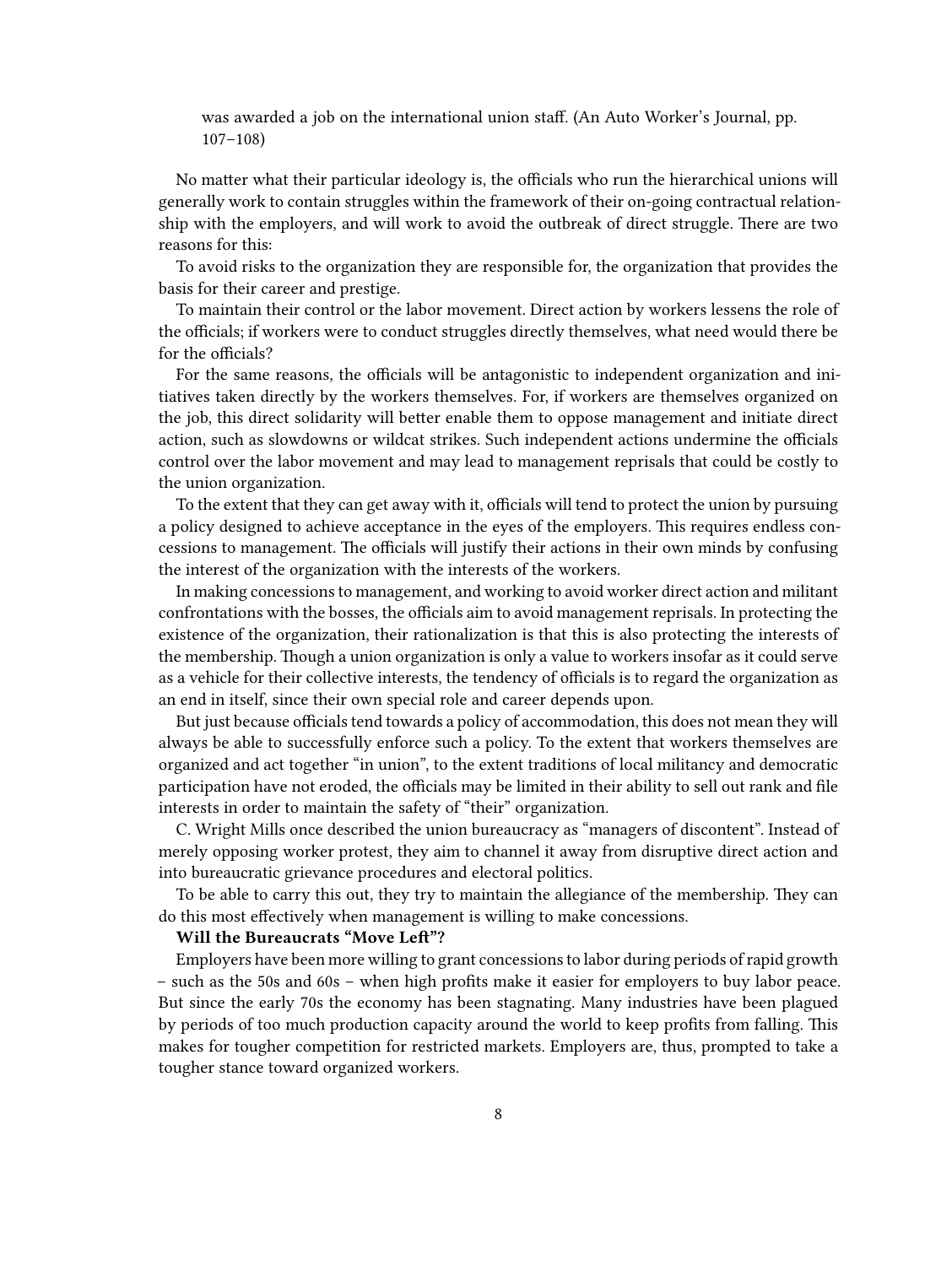A widespread employers offensive has picked up steam in the 70s and 80s and the unions have been under pressure for endless concessions. In their drive to cut down wages and conditions, and to break the unions if they get in the way, the employers' offensive threatens the very institutions that the labor bureaucracy depend on. When the leaders can't get concessions from the employers to market to the rank and file, this discredits the leadership in the eyes of the membership. The plant shutdowns, mass layoffs and union busting have drastically cut union membership, thus eroding the financial base of the bureaucrats operations.

The situation has lead a number of American leftists – from former Maoists to social democratic reformers – to take the position that we should support the "left wing" of the union bureaucracy – the leaders who talk more militant or leftist. The idea is that the employers offensive will force the union leaders to initiate a fight back, more radical criticism of the system, mobilize the masses of numbers, or at least facilitate this, in order to protect their own organizations. Though this motion of the bureaucrats may be limited it will provide an opening so the argument goes, for advocates of more fundamental change to provide the developing movement with a more radical vision.

Here is it typical statement of this viewpoint:

William Winpisinger, the most outspoken top labor official, is from the machinist union. Whether or not you're for Winpsinger's social democratic version of welfare state capitalism, when he gets on national TV and calls himself a socialist it's an eye opener for most workers …. While Winpsinger's "socialism" doesn't challenge capitalism, it does offer a broad program of social reformism, which goes beyond the narrow economic demands of business unionism ….

In today's labor movement this reformism plays a mainly a positive role. The question of the political independence of labor, a limited criticism of capitalism, the questioning of a bit of that investment policies and the rights of communities, all these and more are positive directions from the social democratic wing of the union hierarchy. This shouldn't imply that the left should simply tail after social democracy and withhold criticism. Vacillation, talking tough with no action, sellouts on shopfloor issues, all these and more are well known problems when dealing with social democrats. But in today's conditions there is still good ground for a working relationship to help move labor in a left direction\*

[\*Jerry Harris, The Changing Face of Labor, pp. 24, 29. This pamphlet was published by the Federation of Revolutionary Socialists, the remnant of the Communist Party (Marxist-Leninist), a pro-China group.]

This viewpoint, however, fails to understand the nature of the union bureaucracy, and the role that electoral politics plays in the labor movement.

The official hierarchy that presides over the labor movement has become entrenched and divorced from the rank and file during the long periods of capitalist stability and lower levels of workers struggle. The prevailing setup of contractual and legal relations between bosses and workers represents the accumulated class compromises from earlier periods of struggle. The labor bureaucracy exists to administer this class compromise. These compromises may have represented gains for workers in the past. The problem is that they also imposed various limitations upon carrying the struggle further – no- strike clauses, injunctions against mass picketing, laws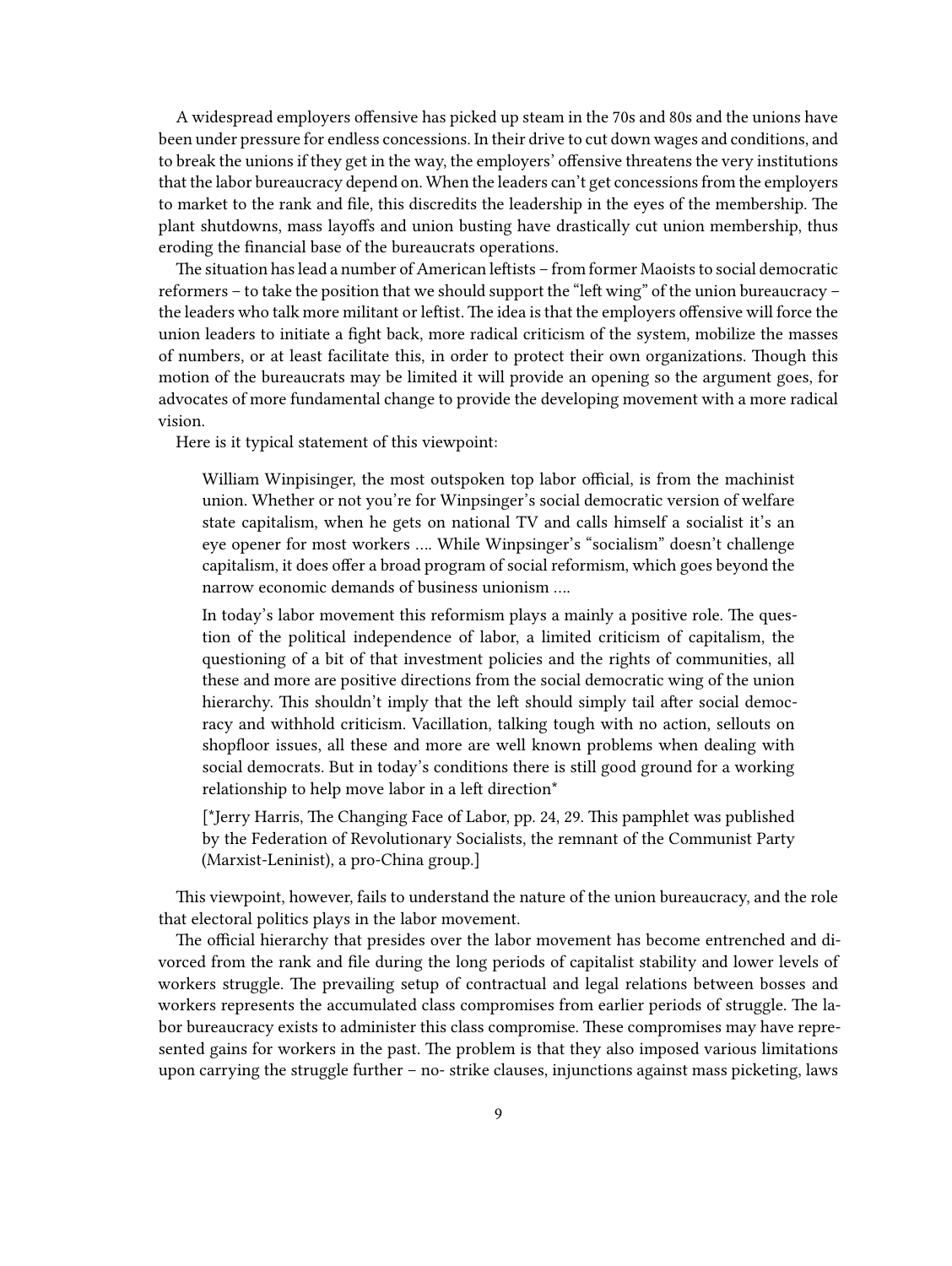against sympathy action ("secondary boycotts"), and so on. In working to keep workers' actions within the limits of the prevailing contractual and legal relationships, the officials play an essentially conservative rule. Rather than mobilizing the rank and file for action, officials of the AFL-CIO type unions have preferred a strategy of minimizing their losses by avoiding all out confrontations with the employers.

### **The Role of Electoral Politics**

The importance of electoral politics is that it functions as a *substitute for direct action*. In channeling worker protest into voting, the officials can appear to be pursuing workers' interests while avoiding the risks and disruptions of direct struggle. The bureaucracy does not have an identity of interests with the rank-and-file. On the one hand, the existence and stability of the union organization is threatened by arrogant and profit-hungry employers who are led to attack workers' wages and conditions in their competitive struggle to prosper in the marketplace.

Yet, on the other hand, mass membership involvement and direct action weakens the role of officials in the labor movement and leads to risky confrontations with the bosses and the government. Caught between these two forces, the union bureaucracy seeks a "neutral" outside agency that can control the employers, minimize the vicious effects of competition, and this protect worker interests within the system without the risky and "uncontrollable" results of mass worker activity. This is why the union bureaucracy tends to be attracted to a social-democratic ideology of state regulation of capitalism.

Yet, this ideology is unrealistic. The state is certainly not "neutral" in the struggle between classes. It can *appear* independent of the employers, however, because it is not directly controlled by any one particular employer or faction of the business class. Moreover, it has separate institutional identity and decision-making system (elections, legislatures, courts, etc.).

The independence of any particular employer reflects the fact that the function of the State is to synthesize the interests of all the bosses, and regulate the overall workings of the system in the interests of the business class as a whole.

The State's existence as an institution of the bosses is shown by the various mechanisms that insulate the state from control by the working class – unelected Judges at the Federal level, huge unelected bureaucracies, absence of mass assemblies of the populace to control what government representatives do, no provisions for recall at the Federal level, long terms of office for top posts, etc. This becomes clearest during strikes, when court injunctions and police strike-breaking show which class the State is responsive to.

To channel worker discontent away from direct action in the workplaces to the legislative arena is thus to remove it from direct control by working people and relocate it where workers have less direct leverage. In a direct confrontation with supervision on the shopfloor, management is out-numbered by workers, and management is deprived of the cooperation from the workforce that is essential if the employer's operations are to continue. In the halls of Congress, state legislatures, courtrooms or Labor Board hearings, on the other hand, advocates of worker interests have no such numerical superiority or direct leverage.

There are various American leftists who look to the formation of a labor party as a way of advancing the struggle for social change. However, the European labor parties are – like the union bureaucracies – part of the bureaucratic residue left from past periods of upsurge in those countries. The mass labor parties in Europe emerged after intense periods of struggle in the 19<sup>th</sup> and early 20<sup>th</sup> centuries had heightened workers' sense of a conflict of interests with the bosses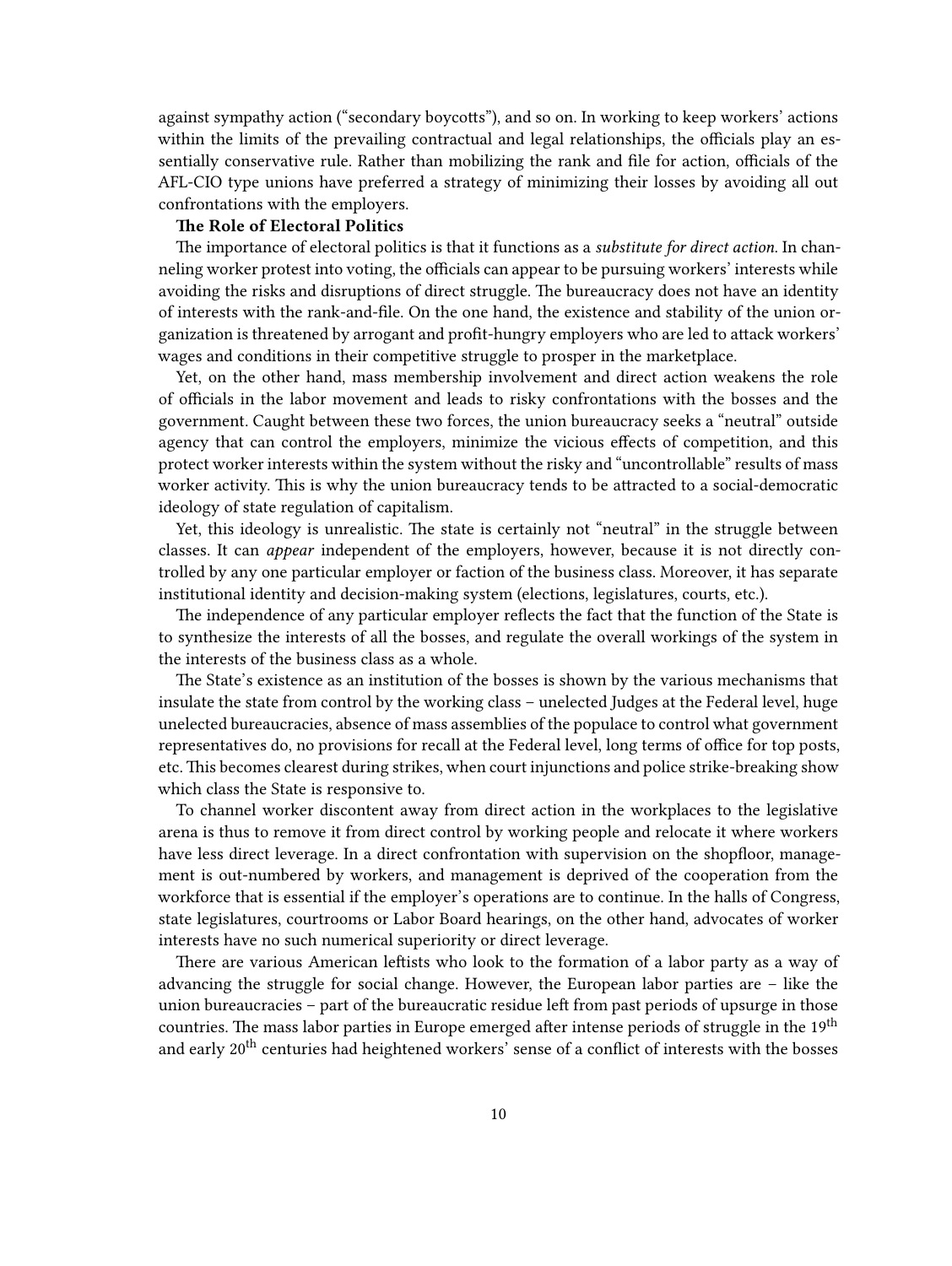and thus led to the liberal business parties (the European equivalent of the Democratic Party in this country) losing credibility among working people.

Like the union bureaucracy, the functioning of the labor parties does not work towards change of the basic way society is organized but seeks organizational survival *within* the capitalist system. This accommodation to the system is not accidental but would tend to happen to any mass political party that pursues positions of responsibility in the bosses' state through the electoral arena.

The bureaucratic nature of such parties can be seen if we consider that it would be even more difficult for working people to control elected representatives (and other labor party leaders) than it is to control the bureaucratic unions.

People vote only every several years. Voters only determine who gets to hold office, not what legislation should be passed, or what the party will actually do. There are not mass meetings of working people in the various districts between elections that the representatives must answer to. Political parties do not provide a framework for the direct participation of the mass of society's workforce, which unionism can do, at least at the high points of struggle. Direct participation in the actual activities of the labor political party is always limited to a small minority of people.

On the other hand, even the bureaucratic unions are more genuine mass organizations than political parties. These is mass participation in activities such as strikes and mass meetings at which negotiating proposals are discussed and contract votes are conducted. Of course, the union bureaucracy tries to manipulate these events but they are mass events, nonetheless, and the union hierarchy is only one factor. Workers are often able to exert some direct control on what the bureaucracy can do: unacceptable contracts may be voted down, unauthorized on-the-job actions such as slowdowns may take place, and so on. But rank and file workers have no such avenues for exerting day-to-day pressures on labor political parties.

#### **Two Sides to Bureaucratic Unionism**

The term "union" originated because workers took action "in union" with each other in opposition to the discontents of work subject to boss power and exploitation. But today the unions are not merely associations of workers that rely on the willingness of workers to support each other in day-to-day dealings with employers.

Rather, the AFL-CIO-type "international" unions today are more like a social service agency controlled at the top by professional bureaucracies, just as a Health Maintenance Organization or other social service agency is. Their contractual relations with the employers provide workers with a kind of "job insurance", and the processing of grievances is rather like a claim filed with your health insurance company.

The unions "represent" workers, and they do provide, especially at the local union level, a channel for worker protests and concerns. At the same time, they are committed to containing worker protest within the limits of the prevailing contractual and legal relationships with the employing class.

Their dual function reflects the fact that the legal, contractual relations with the bosses are a trade-off: Workers get certain concessions from management but workers are required to also make concessions and the unions are expected to make sure that the rank-and-file keep their part of the bargain.

In the process, the unions are turned into enforcers of "industrial discipline." If workers become fed up with ineffective grievance machinery or bureaucratic union inertia and begin to take direct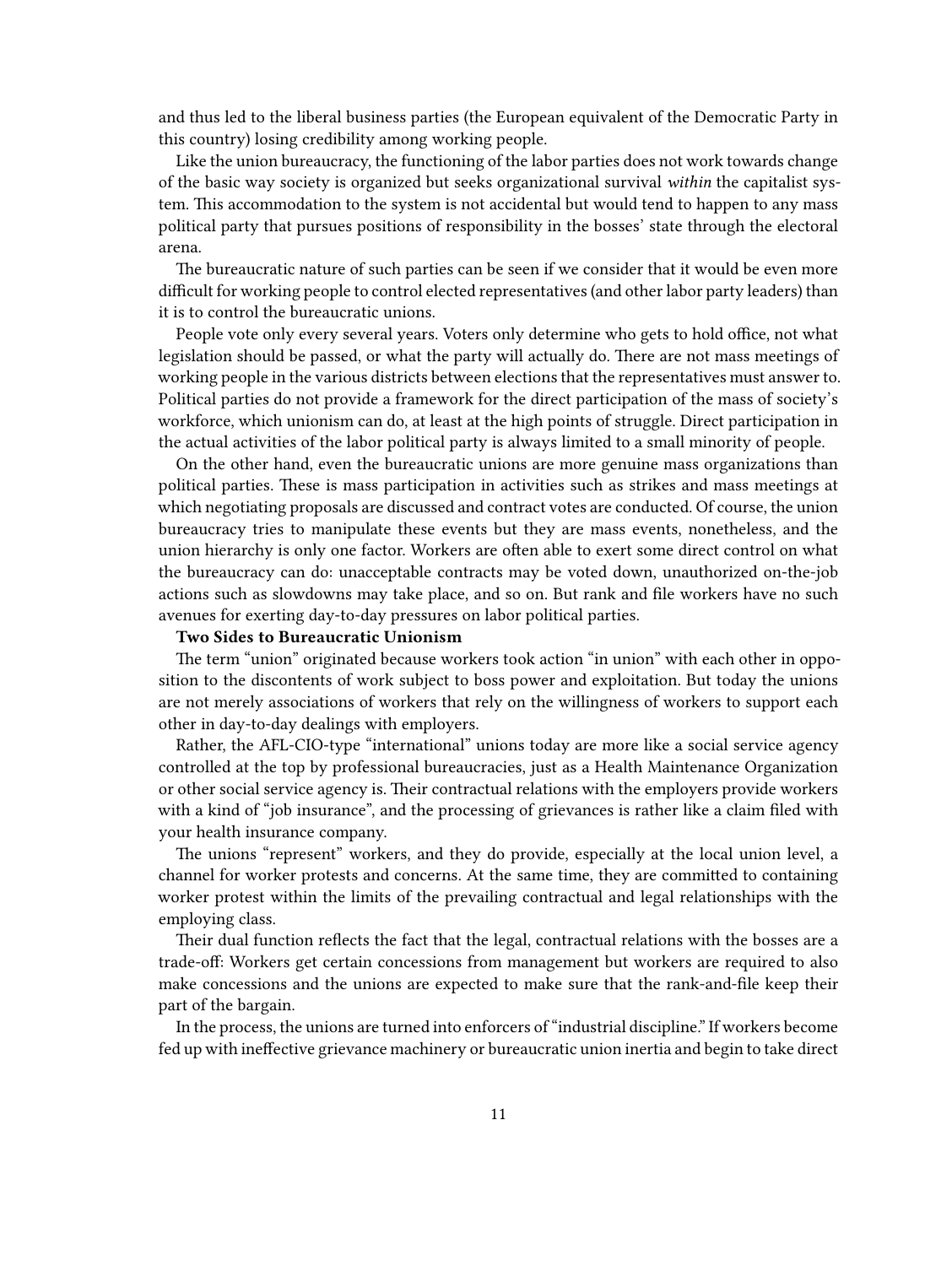action together, such as a wildcat strike or some other "unauthorized" action, the union officials may very well try to crush it.

The low level of worker participation in struggles during "normal" times makes it easier for the bureaucratic unions to function as the channel for workers' protest. During a time of labor upsurge, on the other hand, when rank-and-file participation becomes more widespread and workers begin to reach out across divisions, new organizations tend to emerge outside the framework of the older union structures which have become bureaucratized. That happens precisely because the top-down structures of such unions have made them unsuited to carrying the struggle beyond the "normal" channels of institutionalized dealings between unions and management. The creation of new organization thus becomes necessary as workers move to take over more direct control of their struggles with the employing class.

*After* a new upsurge begins to emerge, and stirrings at the base show signs of building a new movement outside the control of the existing labor officialdom, we *are* likely to see some of the officials break away "to the left", at least in rhetoric. But in giving lip service to the new concerns of the rank-and-file, their aim will be to contain the new stirrings within the limits of what they think the employing class will accept. That's because a fundamental purpose of the officialdom is preserving their organization as an institution within capitalist society.

A good example of officials "moving to the left" in response to an upsurge of rank-and-file activism is the rise of the Congress of Industrial Organizations (CIO) in the mid-1930s. I will discuss the rise of the CIO, and the consolidation of bureaucratic unionism during World War II, in the next issue.